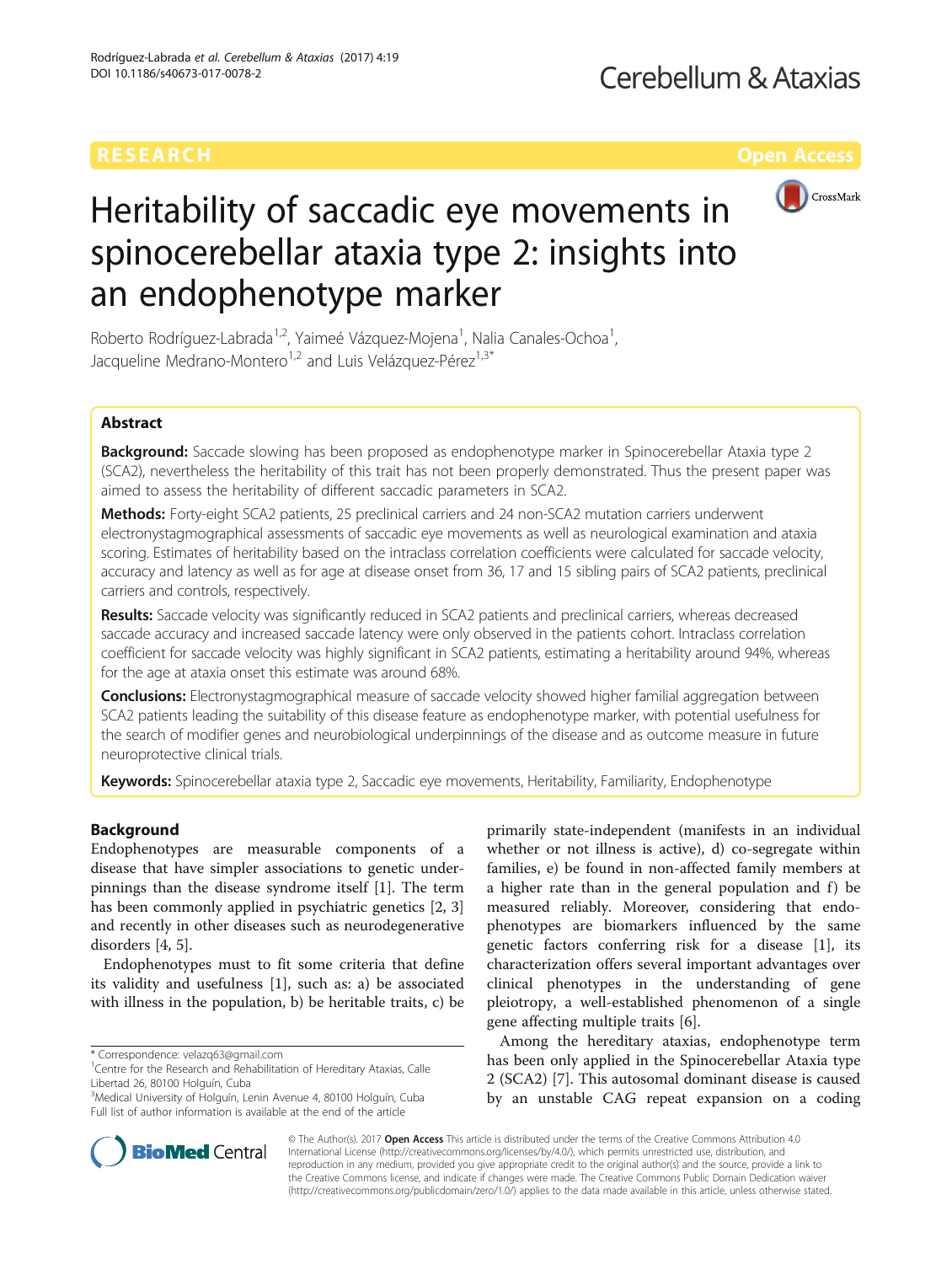region of ATXN2 gene, with the consequent expression of abnormally large polyglutamine tract in the ataxin-2 protein. SCA2 patients present a progressive cerebellar syndrome, usually accompanied by a combination of other non-cerebellar features such as slow saccades, peripheral neuropathy and others [[8, 9](#page-5-0)]. Several of these non-cerebellar clinical characteristics appear before the ataxia onset and define the prodromal stage of the disease [[10, 11\]](#page-5-0). SCA2 reaches the worldwide highest prevalence in Holguín, Cuba, as result of a founder effect [\[12](#page-5-0), [13\]](#page-5-0), identifying the Cuban SCA2 population as a homogeneous resource for genetic studies.

Electronystagmographical assessments have led to characterize the saccade slowing as SCA2 endophenotype due to this trait affects almost all patients [\[7](#page-5-0), [14](#page-5-0)] and is present in a high proportion of preclinical carriers [[15\]](#page-5-0). In addition, saccade slowing exhibits a significant correlation with the CAG expansion size [[7\]](#page-5-0), and can be reliably measured by more than a decade before the ataxia onset [\[11](#page-5-0)]. Nevertheless, the heritability of saccade slowing in SCA2 has not been assessed, which limits its value as disease endophenotype. Thus, the aim of this study was to determine the heritability of saccadic abnormalities in SCA2 through the intraclass correlation method in a cohort of patients and preclinical carriers.

# Methods

# Participants

Forty-eight patients and 25 preclinical carriers were admitted to the Centre for Research and Rehabilitation of Hereditary Ataxias in Holguín (CIRAH) for this study. Twenty-four non-SCA2 mutation carriers from Holguin province were admitted as control group. The main demographical, clinical and molecular data of each group is shown in the Table 1. All procedures were in accordance with the declaration

of Helsinki and the standards of the institutional Ethics Committee for Scientific Research from the CIRAH. All participants gave their written informed consent prior to the experiments.

# Clinical assessments

All subjects underwent standardized neurological examination [\[16](#page-5-0)] and the Scale for the Assessment and Rating of Ataxia (SARA) [[17](#page-5-0)] to evaluate cerebellar signs.

# Electronystagmographical assessments

Horizontal saccades were recorded binocularly with a 2-channel electrooculography (EOG) device (Jaeger-Toennies, Germany), using Ag-AgCl electrodes over right and left outer canthus of the eyes. The EOG signal was amplified and bandpass filtered (0.2– 70 Hz). The data were sampled at a frequency of 200 Hz with a time base of 1000 ms/division, sensitivity of 200 μV/division and a time constant of 8 s. To minimize head movements of participants during the recordings, a forehead and chin rest were used in all cases.

Subjects were asked to fixate the target in the central position and to redirect their gaze to the new location of the target as soon as it appeared in the periphery, and later back in the central position. Ten centrifugal saccades in both horizontal directions were registered at 60° predictable amplitudes of stimulus. EOG signals were calibrated for a horizontal angle of 30°. Each session of EOG lasted around only 6 min. Saccade latency, accuracy and maximal saccade velocity were analyzed.

# Heritability analysis

The heritability estimates were obtained by analysis of variance components of the saccade parameters and age

Table 1 Main demographical, clinical and molecular characteristics of the enrolled subjects

| SCA2 patients<br>$(N = 48)$     | Preclinical carriers<br>$(N = 25)$ | Healthy controls<br>$(N = 24)$<br>15/9 |  |
|---------------------------------|------------------------------------|----------------------------------------|--|
| 19/29                           | 16/9                               |                                        |  |
| $41.35 \pm 9.79$<br>$(18 - 69)$ | $36.88 \pm 9.14$<br>$(24-61)$      | $41.13 \pm 11.05$<br>$(20 - 63)$       |  |
| $30.06 \pm 9.06$<br>$(9 - 60)$  | <b>NA</b>                          | NA.                                    |  |
| $11.71 \pm 6.08$<br>$(3-29)$    | <b>NA</b>                          | NA.                                    |  |
| $15.81 \pm 5.59$<br>$(6 - 30)$  | $0.76 \pm 0.66$<br>$(0-2)$         | 0                                      |  |
| $22.08 \pm 0.92$<br>$(19 - 27)$ | $22.84 \pm 1.93$<br>$(22 - 29)$    | $22.54 \pm 1.76$<br>$(20 - 30)$        |  |
| $39.81 \pm 2.92$<br>$(35-47)$   | $35.76 \pm 1.90$<br>$(32 - 39)$    | NA.                                    |  |
|                                 |                                    |                                        |  |

For quantitative variables the mean  $\pm$  standard deviation and range (in parenthesis) are shown

NA Not applicable, N Number of subjects, SARA Scale for the assessment and rating of ataxia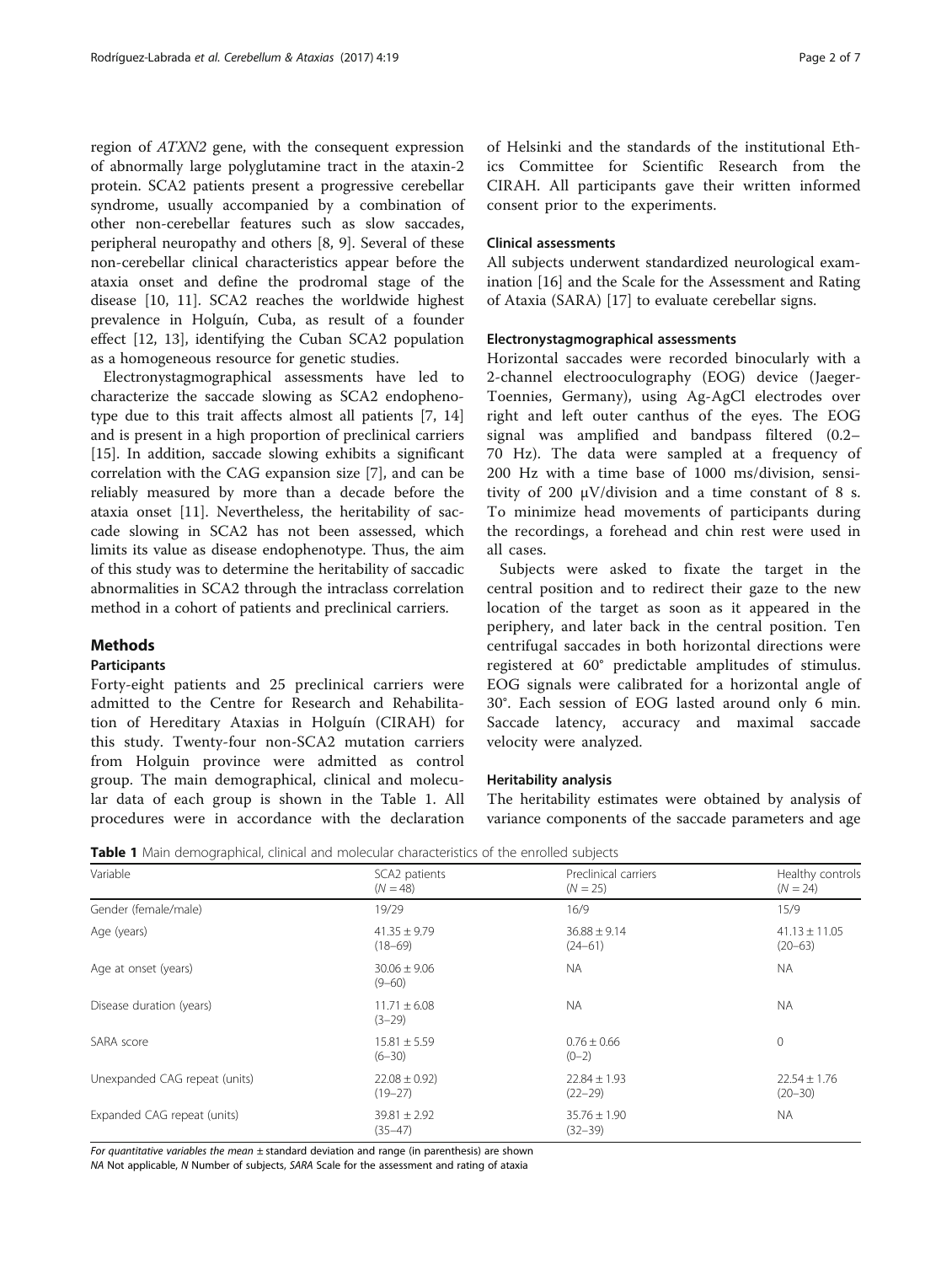<span id="page-2-0"></span>at onset among sibships and the error variance within the sibships, allowing for the computation of the sibling intraclass correlation (ICC) [\[18](#page-5-0)]. ICC values above zero indicate that error variance within the sibships is lower than variation between unrelated sibships. Then, assuming that the contribution of shared environmental factors to within-sibship variability is negligible, doubling the value of the sibling ICC provides an estimate of the heritability, which upper bound is the familiarity [[19](#page-5-0)]. As expanded CAG repeats have a significant influence on the saccade velocity [[7](#page-5-0), [14, 15\]](#page-5-0), we used an standard linear regression model to adjust the effects of this genetic parameter on the saccade variables before the analyses.

Heritability analyses in SCA2 patients were conducted in 21 sibling groups, 17 of them had two members, three had three members and only one had five members, which yielded a total of 36 sibling pairs. Among preclinical carriers, a total of 17 sibling pairs were obtained from 11 sibling groups, eight of them with two members and three with three members. Finally, 15 sibling pairs of non-SCA2 mutation carriers were obtained from nine siblings groups with two members and two siblings groups with three members.

#### Statistical analyses

Intergroup differences of frequencies for clinical features were computed by Chi-square  $(\chi^2)$  tests. One-way ANO-VAs, followed by Fisher-LSD post hoc tests, were carried up to compare the saccade variables between groups.

Correlation analyses (followed by Bonferroni correction) were performed by the Pearson correlation test. All analyses were conducted using the STATISTICA software package (StatSoft, Inc., 2003, v6).

# Results

# Clinical characterization

The frequency comparisons of main clinical features between the groups are showed in the Fig. 1A. All SCA2 patients exhibited a cerebellar syndrome, characterized by gait ataxia, postural instability, dysarthria, dysmetria and dysdiadochocinesia. Consistent with previous studies [\[8, 9](#page-5-0), [12\]](#page-5-0), muscle cramps and sensory abnormalities were significantly reported by patients and preclinical carriers, as compared to controls. Hyperreflexia was only significantly detected in preclinical carriers, but not in patients due to the effect of the peripheral sensory neuropathy affecting more notably the patients than preclinical carriers [[20\]](#page-5-0). It is known that SCA2 mutation carriers commonly show a conversion from deep tendon hyperreflexia to hyporeflexia even since late prodromal stage which is associated to the progression of sensory neuropathy [[10](#page-5-0)]. Slowed horizontal saccades at bedside examination were highly frequent in SCA2 patients. Age at disease onset ( $r = 0.55$ ;  $p \lt \sqrt{ }$ 0.0001) and SARA score  $(r = 0.42; p = 0.003)$  were significantly correlated to expanded CAG repeats in the patients's cohort.

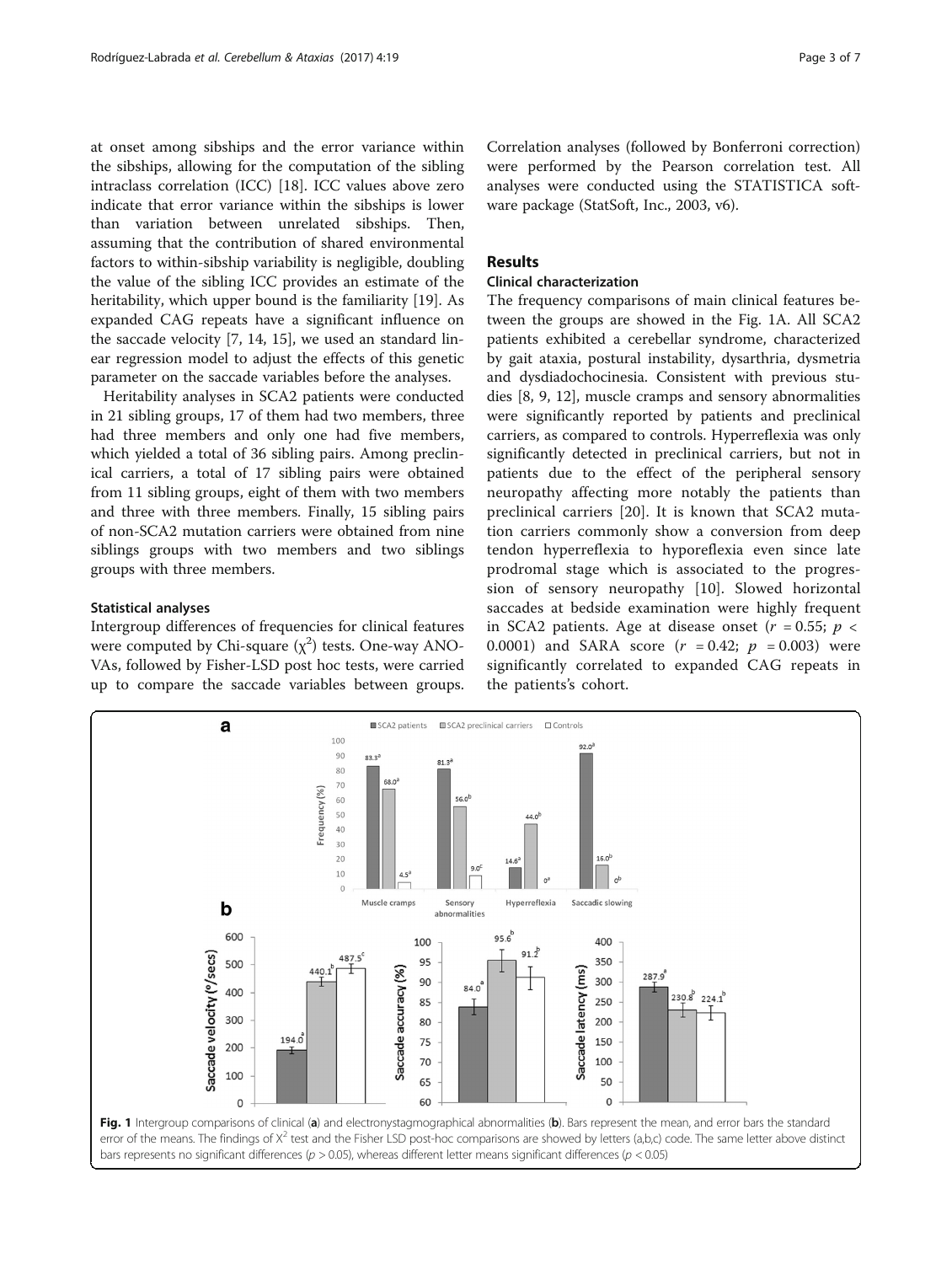## Characterization of saccade abnormalities

Similar to preceding works [[7, 14, 15](#page-5-0)], saccade velocity was significantly reduced in SCA2 patients and preclinical carriers, whereas decreased saccade accuracy and increased saccade latency were only observed in SCA2 patients (Fig. [1b\)](#page-2-0).

Correlation analyses only disclosed significant associations of saccade velocities with expanded CAG repeats  $(r = 0.60; p = 0.0001)$ , age at onset  $(r = -0.45; p = 0.002)$ , aging ( $r = 0.59$ ; p = 0.0001) and SARA score ( $r = -0.37$ ;  $p = 0.012$ ) in SCA2 patients.

### Heritability estimates.

Analyses of variance components of residual age at onset in SCA2 patients showed an ICC of 0.34, suggesting upper bounds of heritability or familiarity of  $~68\%$ . For saccade parameters, the data of heritability analyses are presented in Table 2.

The sibling ICCs were only significant for saccade velocity in the SCA2 patients, indicating that the within-siblings variability is significantly less than the between-siblings variability. Therefore, the upper bound of heritability for saccade velocity was ~94%. No significant ICCs were observed for the remaining saccade parameters in SCA2 patients as well as for all saccade parameters in preclinical carriers and controls.

### **Discussion**

This paper is the first study assessing the heritability of saccades in SCA2 or any hereditary ataxia. According to our results, 94% of the residual variance of saccade velocity is explained by genetic factors, regardless the expanded CAG repeats, and/or environmental factors shared by families, supporting the classification of this oculomotor trait as disease endophenotype.

Our findings contradict a previous paper [[21\]](#page-5-0) reporting significant differences in saccade velocity between two SCA2 monozygotic twin patients. This discrepancy could be explained by the reduced number of twin pairs enrolled and the existence of non-germline factors that differentially affect each twin, such as somatic mosaicism, epigenetic factors and differential heteroplasmy of disease-modifying mitochondrial mutations.

It is known that somatic mutations continuously occur along the life and twins may show different somatic mutation rates depending on environmental influence [\[22](#page-5-0)]. Indeed, previous evidences have suggested that somatic mosaicism of expanded CAG repeats is an important modifying factor of SCA2 disease progression [[23](#page-5-0)–[25](#page-6-0)] and its prevention by CAA-interruptions in the ATXN2 gene's CAG tract seems to be related to the SCA2 parkinsonian phenotype [[25\]](#page-6-0).

Moreover, differential DNA methylation levels in the ataxin-2 gene promoter might also have modifying effects on the SCA2 phenotype [\[26](#page-6-0)–[28](#page-6-0)]. For example, a significant disease onset anticipation was observed in one SCA2 family without intergenerational CAG repeat instability but distinct patterns of DNA-methylation in the ATNX2 gene [[26\]](#page-6-0). Interestingly, epigenetic differences in discordant monozygotic twins have been reported for amyotrophic lateral sclerosis, a devastating late-onset neurodegenerative condition in which the ATXN2 gene can be also implicated, but not differential methylation within its specific promoter was observed among the discordant twins [\[29](#page-6-0)]. Likewise, epigenetic differences in monozygotic twins explain discordant phenotypes for Alzheimer disease [[30\]](#page-6-0), major depressive disorder [[31\]](#page-6-0) and schizophrenia [\[32](#page-6-0)]. Nevertheless, none of these works have the effects of the differential epigenetics factors in specific disease endophenotypes.

In contrast to the abovementioned work, a large study enrolling 112 normal twins showed significant heritability estimates for saccade velocity and other oculomotor traits [\[33\]](#page-6-0). Nevertheless, longitudinal genetic studies in twins are needed to assess more robustly the genetic factors underlying the individual variability of these parameters.

The lack of familial aggregation for saccade accuracy and latency in SCA2 patients could be explained by the higher heterogeneity of these measures, which are more susceptible to additional influences such as the visual feedbacks that modify the accuracy of slowed saccades at flight [[34](#page-6-0)], as well as attentional levels [[35\]](#page-6-0) and rehabilitation effects [\[36\]](#page-6-0) on the saccade latency.

The heritability of saccade velocity was higher compared with the age at onset's estimates obtained in the present study and in previously studied cohort [[37](#page-6-0), [38](#page-6-0)]. These results suggest that saccade velocity may be more

Table 2 Heritability estimates of the saccade parameters in SCA2 patients, preclinical carriers and healthy controls

| Variables              | SCA2 patients |       |          |      | Preclinical carriers |    |       | Healthy controls |    |  |
|------------------------|---------------|-------|----------|------|----------------------|----|-------|------------------|----|--|
|                        | ICC           | p     |          | ICC  |                      | H  | ICC   |                  |    |  |
| Saccade velocity (°/s) | 0.47          | 0.002 | $~104\%$ | 0.19 | 0.222                | NΑ | 0.136 | 0.289            | ΝA |  |
| Saccade accuracy (%)   | 0.16          | 0.170 | NΑ       | 0.20 | 0.208                | ΝA | 0.013 | 0.473            | ΝA |  |
| Saccade latency (ms)   | 0.16          | 0.170 | NΑ       | 0.13 | 0.294                | ΝA | 0.286 | 0.121            | ΝA |  |

ICC Intraclass correlation coefficient, H heritability, NA Not attributable heritability estimates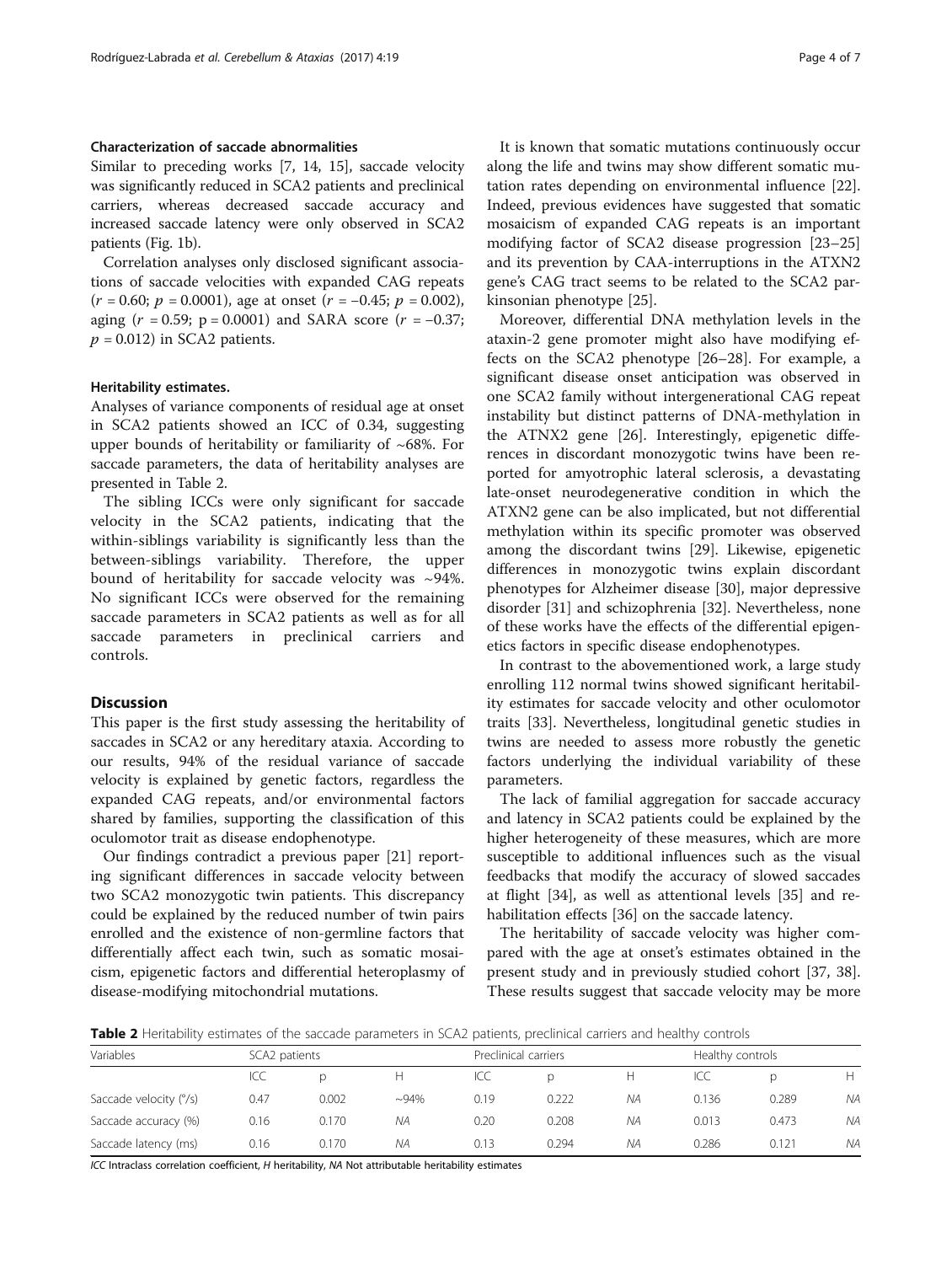appropriate for genetic studies than age at onset in SCA2 and so, it's use could result in more sensitive approaches to detect disease modifier genes and the neurobiological bases of SCA2.

The link between the genetic basis of SCA2 and the saccade slowing consists in the preferential vulnerability of saccadic excitatory burst neurons (EBN) to expanded ataxin-2 [\[39\]](#page-6-0). Within the saccadic circuitry, these neurons receive excitatory inputs from the caudal pole of the contralateral cerebellar fastigial nucleus, which is controlled by inhibitory inputs from the Purkinje cells and in turns, they drive abducens motoneurons to produce saccades [[40](#page-6-0)]. Then, this susceptibility could be explained by the excitotoxic effects caused the deliberated cerebellar outputs as result of the loss of inhibitory control from the Purkinje cells [\[8, 9](#page-5-0)]. Additionally, expanded ataxin-2 could impair the calcium signaling pathways, mitochondrial function and bioenergetic sensoring in EBN cells [\[41](#page-6-0)–[44](#page-6-0)], three key functions for these high-energy consuming neurons.

Therefore, the differences observed in the saccade velocity between SCA2 patients with relatively similar mutation sizes could result from differential effects of

modifier genes on the PolyQ toxicity in the EBN cells. Hence, the study of patients who have saccade velocities out of the mean range adjusted on CAG repeats offers important advantages for the identification of these modifying genes and the understanding of its mechanisms of actions.

Then, with the higher heritability estimates observed in this paper for saccade slowing, we satisfy all criteria defining endophenotypes, which were shown in Introduction and thus we offer new evidences about the conceptualization of this oculomotor trait as endophenotype marker in SCA2 (Fig. 2). As endophenotype, the saccade slowing confers neurobiological insights beyond the traditional symptomatic approaches of the disease and its assessment could be help to stratify SCA2 patients and preclinical carriers into more homogeneous cohorts, leading to more objective physiopathological approaches and meaningful clinical trials.

A limitation of this paper was the inclusion of a relative small number of subjects. Nevertheless, even in this small cohort, we obtained significant heritability estimates for saccade slowing, suggesting the robustness of this heritable measure.

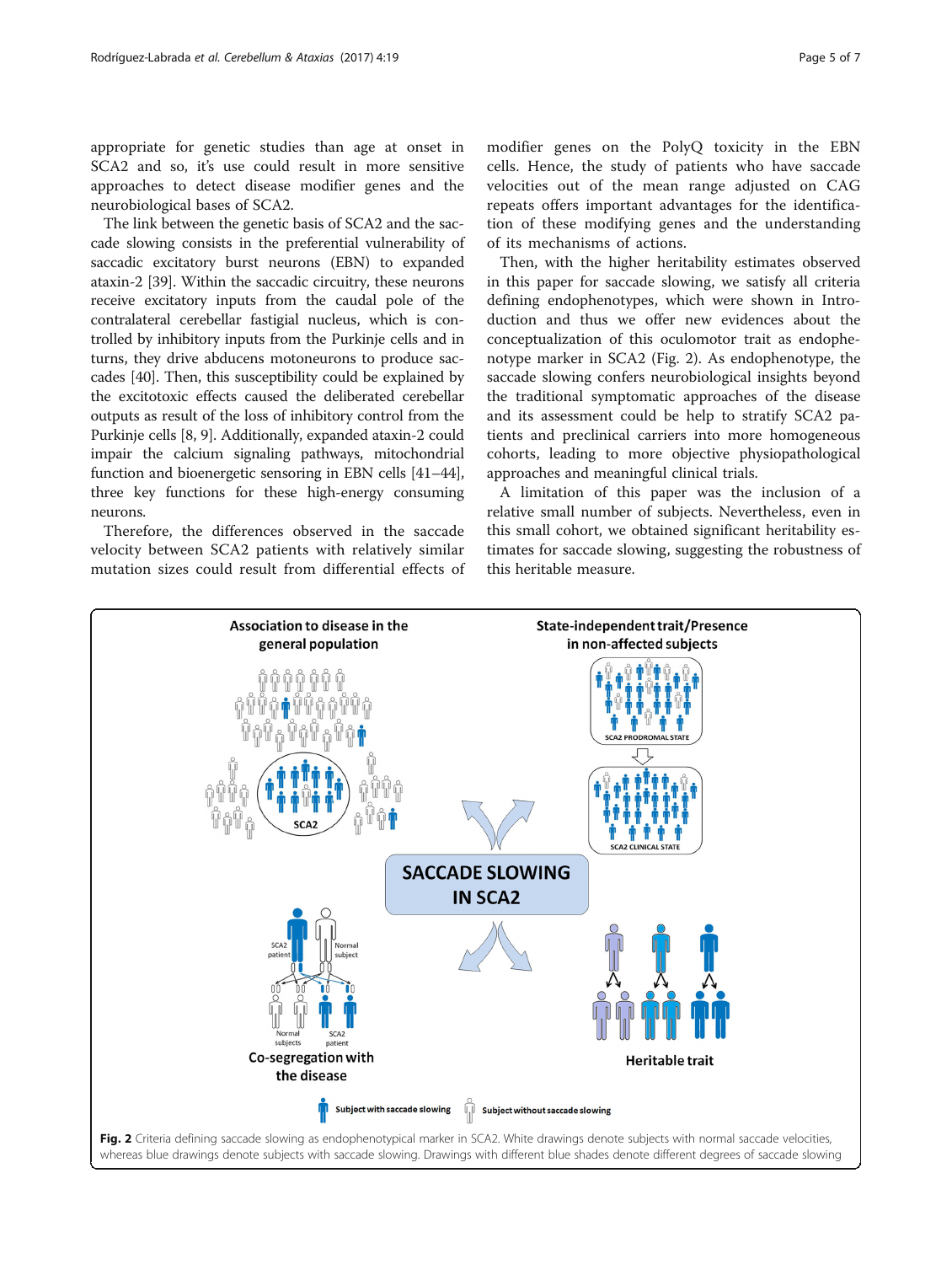# <span id="page-5-0"></span>Conclusions

As conclusion, saccade slowing, as assessed by electronystagmography, showed higher familial aggregation between SCA2 patients, supporting the suitability of this oculomotor trait as disease endophenotype, a sensitive tool for the search of modifier genes and neurobiological underpinnings of the disease, as well as to evaluate the efficacy of future neuroprotective clinical trials.

### Abbreviations

CAG: Cytosine-adenine-guanine; EBN: Saccadic excitatory burst neurons; ICC: Intraclass correlation; PolyQ: Polyglutamine; SARA: Scale for the Assessment and Rating of Ataxia; SCA2: Spinocerebellar Ataxia type 2

#### Acknowledgements

This research was supported by Cuban Ministry of Public Health. We wish to thank to SCA2 patients, preclinical carriers and controls for their participation in this work.

### Funding

This work was funded by the Cuban Ministry of Public Health.

#### Availability of data and materials

The datasets generated and/or analyzed during the current study are not publically available due to institutional regulations of the intellectual property policy. These data are available from the corresponding author on reasonable request.

#### Authors' contributions

RRL and LVP participated in the study design and coordination. RRL, NCO and JMM performed the electronystagmographical assessments. LVP, RRL and JMM performed the neurological assessments and ataxia scoring, YVM performed the molecular assessments. RRL and YVM performed the statistical analyses and drafted the manuscript. LVP performed the critical revision of the final version and all authors read and approved the final manuscript.

#### Authors' information

LVP was recipient of the Georg Foster award from the Alexander Von Humboldt foundation in 2013. LVP and RRL are members of the Cuban Academy of Sciences.

#### Ethics approval and consent to participate

All procedures were in accordance with the declaration of Helsinki and the standards of the institutional Ethics Committee for Scientific Research from the CIRAH. All participants gave their written informed consent prior to the experiments.

# Consent for publication

Not required for this paper.

### Competing interests

The authors declare that they have no competing interests.

# Publisher's Note

Springer Nature remains neutral with regard to jurisdictional claims in published maps and institutional affiliations.

#### Author details

<sup>1</sup>Centre for the Research and Rehabilitation of Hereditary Ataxias, Calle Libertad 26, 80100 Holguín, Cuba. <sup>2</sup>School of Physical Culture, University of Holguín, 25th street 104, 80100 Holguín, Cuba. <sup>3</sup>Medical University of Holguín, Lenin Avenue 4, 80100 Holguín, Cuba.

Received: 1 November 2017 Accepted: 7 December 2017 Published online: 19 December 2017

#### References

- 1. Gottesman II, Gould TD. The endophenotype concept in psychiatry: etymology and strategic intentions. Am J Psychiatry. 2003;160:636–45.
- 2. Cannon TD, Keller MC. Endophenotypes in the genetic analyses of mental disorders. Annu Rev Clin Psychol. 2006;2:267–90.
- 3. Ferrarelli F. Endophenotypes and biological markers of schizophrenia: from biological signs of illness to novel treatment targets. Curr Pharm Des. 2013; 19(36):6462–79.
- 4. Louwersheimer E, Wolfsgruber S, Espinosa A, et al. Alzheimer's disease risk variants modulate endophenotypes in mild cognitive impairment. Alzheimers Dement. 2016;12(8):872–81.
- 5. [Racette BA1](http://www.ncbi.nlm.nih.gov/pubmed/?term=Racette%20BA%5BAuthor%5D&cauthor=true&cauthor_uid=16528749), Good L, Antenor JA, McGee-Minnich L, Moerlein SM, Videen TO, et al. [18F] FDOPA PET as an endophenotype for Parkinson's disease linkage studies. Am J Med Genet B Neuropsychiatr Genet2006; 141B(3):245–249.
- 6. Paaby AB, Rockman MV. The many faces of pleiotropy. Trends Genet. 2013; 29(2):66–73.
- 7. Velázquez-Pérez L, Seifried C, Santos-Falcón N, Abele M, Ziemann U, Almaguer LE, et al. Saccade velocity is controlled by polyglutamine size in spinocerebellar ataxia 2. Ann Neurol. 2004;56(3):444–7.
- 8. Magaña JJ, Velázquez-Pérez L, Cisneros B. Spinocerebellar ataxia type 2: clinical presentation, molecular mechanisms, and therapeutic perspectives. Mol Neurobiol. 2013;47(1):90–104.
- 9. Auburger GW. Spinocerebellar ataxia type 2. Handb Clin Neurol. 2012; 103:423–36.
- 10. Velázquez-Pérez L, Rodríguez-Labrada R, Canales-Ochoa N, Montero JM, Sánchez-Cruz G, Aguilera-Rodríguez R, et al. Progression of early features of spinocerebellar ataxia type 2 in individuals at risk: a longitudinal study. Lancet Neurol. 2014;13(5):482–9.
- 11. Velázquez-Pérez L, Rodríguez-Labrada R, Laffita-Mesa JM. Prodromal spinocerebellar ataxia type 2: Prospects for early interventions and ethical challenges. Mov Disord. 2017;32(5):708–18.
- 12. Velázquez Pérez L, Cruz GS, Santos Falcón N, Enrique Almaguer Mederos L, Escalona Batallan K, Rodríguez Labrada R, et al. Molecular epidemiology of spinocerebellar ataxias in Cuba: insights into SCA2 founder effect in Holguin. Neurosci Lett. 2009;454(2):157–60.
- 13. Auburger G, Diaz GO, Capote RF, Sanchez SG, Perez MP, del Cueto ME, et al. Autosomal dominant ataxia: genetic evidence for locus heterogeneity from a Cuban founder-effect population. Am J Hum Genet. 1990;46(6):1163–77.
- 14. Rodríguez-Labrada R, Velázquez-Pérez L, Auburger G, Ziemann U, Canales-Ochoa N, Medrano-Montero J, et al. Spinocerebellar ataxia type 2: measures of saccade changes improve power for clinical trials. Mov Disord. 2016;31(4):570–8.
- 15. Velázquez-Pérez L, Seifried C, Abele M, Rodríguez-Labrada R, Santos-Falcón N, Sánchez-Cruz g, et al. Saccade velocity is reduced in presymptomatic spinocerebellar ataxia type 2. Clin Neurophysiol. 2009;120(3):632–5.
- 16. Denny-Brown D, Dawson DM, Tyler HR. Handbook of neurological examination and case recording. 3rd ed. Cambridge, Mass: Harvard University Press; 1982.
- 17. Schmitz-Hubsch T, du Montcel ST, Baliko L, Berciano J, Boesch S, Depondt C, et al. Scale for the assessment and rating of ataxia: development of a new clinical scale. Neurology. 2006;66(11):1717–20.
- 18. Schork NJ. The design and use of variance component models in the analysis of human quantitative pedigree data. Biom J. 1993;35(4):387–405.
- 19. Falconer D. Introduction to quantitative genetics. New York: Wiley; 1989.
- 20. Velázquez-Perez L, Rodríguez-Labrada R, Canales-Ochoa N, Sanchez-Cruz G, Fernandez-Ruiz J, Montero JM, et al. Progression markers of Spinocerebellar ataxia 2. A twenty years neurophysiological follow up study. J Neurol Sci. 2010;290(1–2):22–6.
- 21. Anderson JH, Christova PS, Xie TD, Schott KS, Ward K, Gomez CM. Spinocerebellar ataxia in monozygotic twins. Arch Neurol. 2002;59(12):1945–51. 22. Castillo-Fernandez JE, Spector TD, Bell JT. Epigenetics of discordant
- monozygotic twins: implications for disease. Genome Med. 2014;31;6(7):60.
- 23. Laffita-Mesa, JM, Vazquez-Mojena, Y, Cuello-Almarales, DA, Velazquez-Perez LC. The contribution of the self PolyQ load somatic mosaicism in the CNS to the onset, disease duration and progression rate of SCA2 and phenotypic delineation. Mov Disord 2012;27;Suppl1:1487.